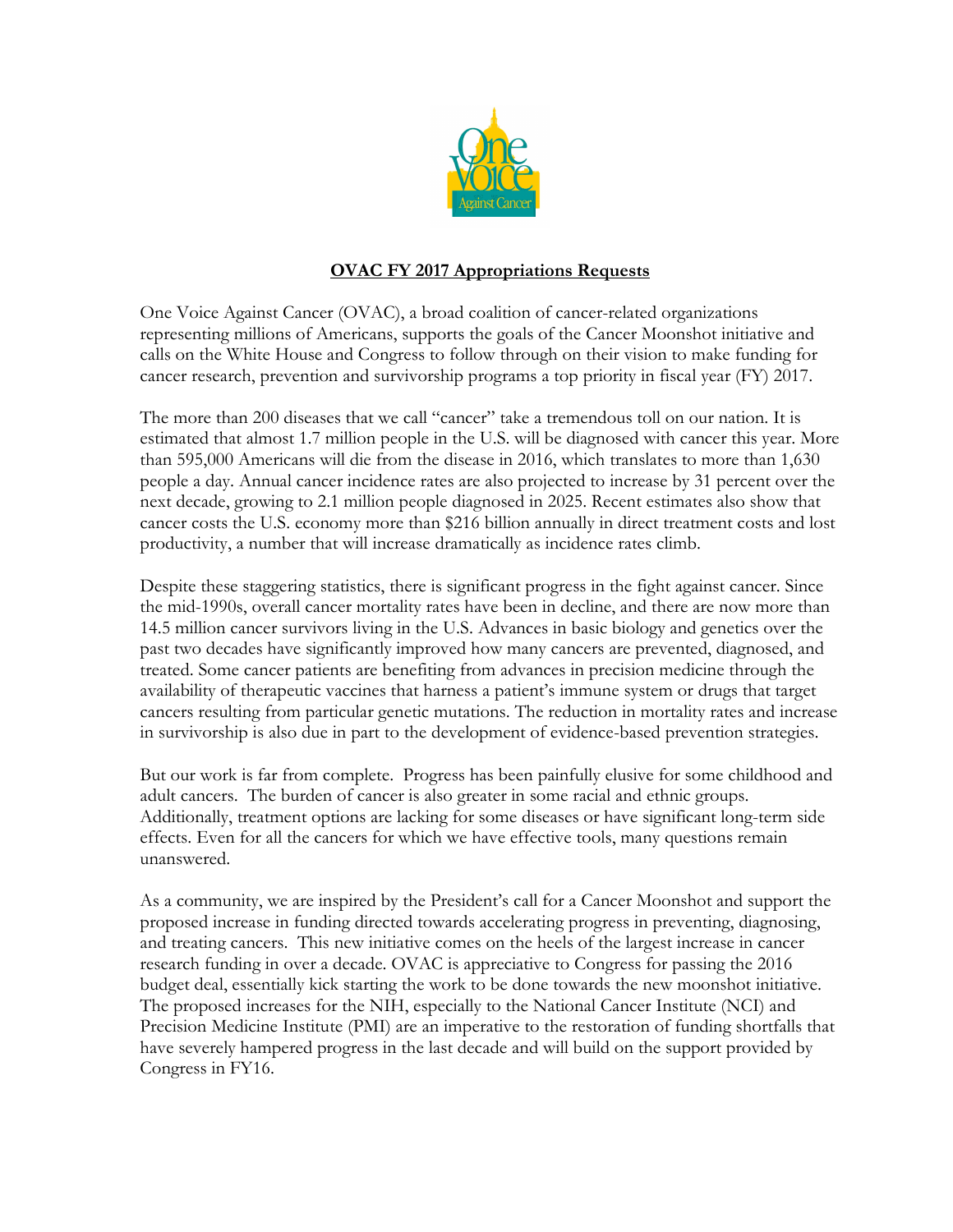OVAC urges Congress to support a \$2.4 billion increase for the NIH in FY 2017, bringing its budget to \$34.5 billion. In light of the moonshot initiative, OVAC requests that funding for NCI be prioritized and that NCI receive at least \$5.9 billion, an increase of \$680 million, in order to get the program underway.

The role of prevention in the fight against cancer is also critical. We know that about half of all cancer deaths could be avoided by simply using the knowledge and tools that are already available to us. The CDC cancer prevention and control programs provide vital resources to every state for cancer monitoring and surveillance, screening programs, tobacco cessation, state cancer control planning and implementation, survivorship programs, and awareness initiatives targeting skin, prostate, colon, ovarian, and blood cancers. As a result of funding shortfalls, fewer than one in ten eligible women currently receive screenings through the National Breast and Cervical Cancer Early Detection Program (NBCCEDP)**.** Overall, 2.6 million or 13.5 percent of women aged 40-64 will remain uninsured and eligible for breast cancer screening services through the program in 2017. Similarly, 5.7 million or 14.6 percent of women (age 21- 64) will remain uninsured in 2017 and will be eligible for cervical cancer screening through NBCCEDP. For colorectal cancer screening, nearly 2.7 million or 13.4 percent of men and women aged 50-64 will remain eligible for services offered through the Colorectal Cancer Control Program (CRCCP) in 2017.

We were dismayed to see proposed cuts to the CDC in the President's budget and strongly urge Congress to reject this proposal and increase funding to the CDC cancer programs. Adequate funding for the CDC cancer programs in FY 2017 will ensure that a half-million women are screened for breast and cervical cancer, allow tens of thousands of men and women to have access to colorectal screening, enable proper monitoring of state- and local-based cancer patterns and trends, and provide greater support for state and local awareness and education programs. It is also imperative that the CDC have sufficient resources to address the unique needs of the growing population of survivors who are living with, through and beyond a cancer diagnosis. We know that even after treatment ends, the cancer journey does not, and many survivors face long-term emotional, physical and financial side effects.

Additionally, oncology nurses are on the front lines when it comes to providing quality cancer care, and contribute significantly to cancer research. More funding for the Health Resources and Services Administration's nurse training programs is necessary to ensure enough resources to fund a higher rate of nursing scholarships and loan repayment applications and to support other essential endeavors to address the current and future nursing workforce shortage.

OVAC also recognizes the importance of additional funding for the Food and Drug Administration (FDA) to finance regulatory science, critical drug safety programs; and upgrade laboratories, scientific expertise, and information technology systems. OVAC supports the investment proposed by the Administration budget which would seek to create a new virtual Oncology Center of Excellence in order to fund and support new methods of prevention, screening, diagnosis and treatments of cancer. The member organizations recognize the critical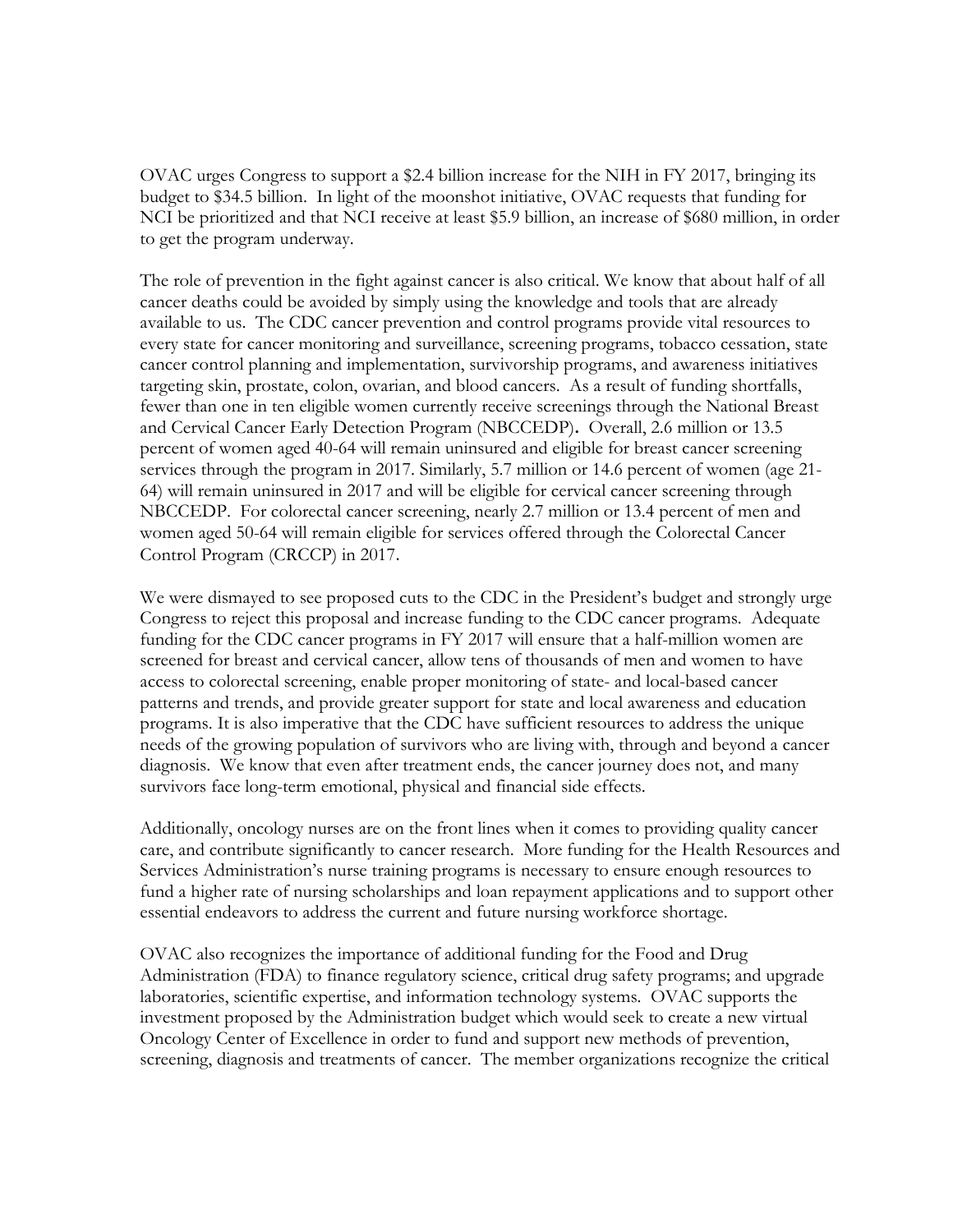role that the FDA serves as the nexus between new scientific discoveries and routine cancer care, and support.

Funding for cancer research, prevention, survivorship, nursing, and the FDA must continue to be top budget priorities in order to increase the pace of progress in the fight against cancer. OVAC once again lauds the new Cancer Moonshot Initiative and calls on Congress to sustain our nation's commitment to cancer research and prevention by increasing support for these efforts.

For FY 2017, OVAC urges Congress to support the following funding recommendations:

## **National Institutes of Health (NIH) - \$34.5 billion, including:**

- **National Cancer Institute (NCI): \$5.9 billion**
- **National Institute on Minority Health and Health Disparities (NIMHD): \$301 million**
- **National Institute on Nursing Research (NINR): \$157 million**

## **Centers for Disease Control and Prevention (CDC) Cancer Programs - \$514 million, including:**

- **National Comprehensive Cancer Control Program: \$50 million**
- **National Program of Cancer Registries: \$65 million**
- **National Breast and Cervical Cancer Early Detection Program: \$275 million**
- **Colorectal Cancer Control Program: \$70 million**
- **National Skin Cancer Prevention Education Program: \$5 million**
- **Prostate Cancer Awareness Campaign: \$35 million**
- **Ovarian Cancer Control Initiative: \$7.5 million**
- **Gynecologic Cancer and Education and Awareness (Johanna's Law): \$5.5 million**
- **Cancer Survivorship Resource Center: \$900,000**

### **Health Resources and Services Administration (HRSA)**

• **Title VIII Nursing Programs: \$244 million** 

**Food and Drug Administration (FDA) - \$2.9 billion**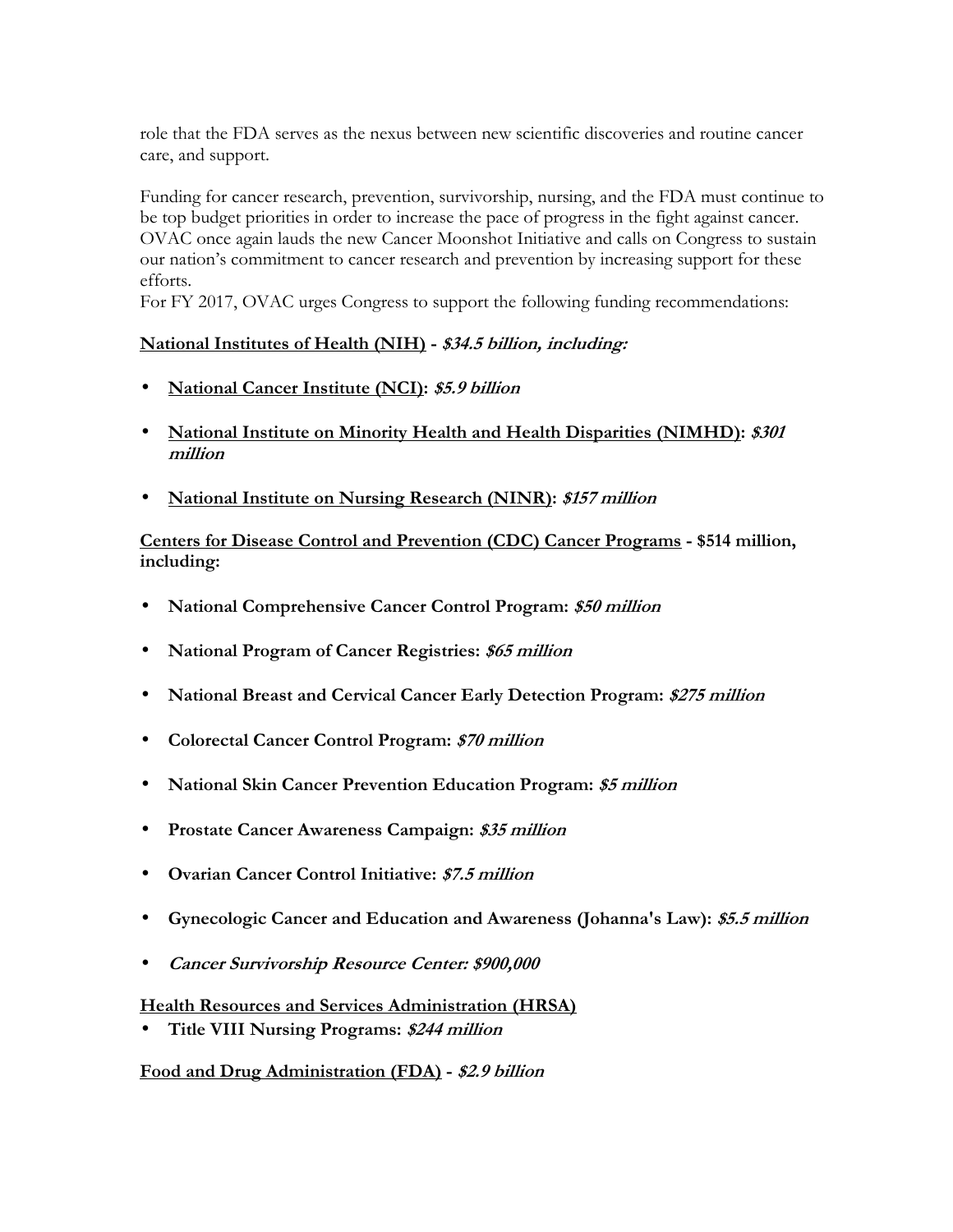

#### **Groups Signed on to OVAC FY 2017 Appropriations Requests**

Action to Cure Kidney Cancer Alliance for Prostate Cancer Prevention (APCaP) American Academy of Dermatology Association American Association for Cancer Research American Cancer Society Cancer Action Network American College of Surgeons Commission on Cancer American Society of Clinical Oncology American Society for Radiation Oncology (ASTRO) Asian & Pacific Islander American Health Forum Association of American Cancer Institutes Bladder Cancer Advocacy Network Cancer Support Community Charlene Miers Foundation for Cancer Research Debbie's Dream Foundation: Curing Stomach Cancer Dermatology Nurses' Association Esophageal Cancer Action Network Fight Colorectal Cancer Friends of Cancer Research Hematology/Oncology Pharmacy Association Intercultural Cancer Council Caucus International Myeloma Foundation LIVESTRONG Foundation Leukemia & Lymphoma Society (LLS) The Life Raft Group Lung Cancer Alliance Malecare Cancer Support Men's Health Network Mesothelioma Applied Research Foundation MPN Research Foundation National Alliance of State Prostate Cancer Coalitions (NASPCC) National Association of Chronic Disease Directors National Brain Tumor Society National Coalition for Cancer Research (NCCR) National LGBT Cancer Project National Patient Advocate Foundation Oncology Nursing Society Ovarian Cancer Research Fund Alliance Pancreatic Cancer Action Network